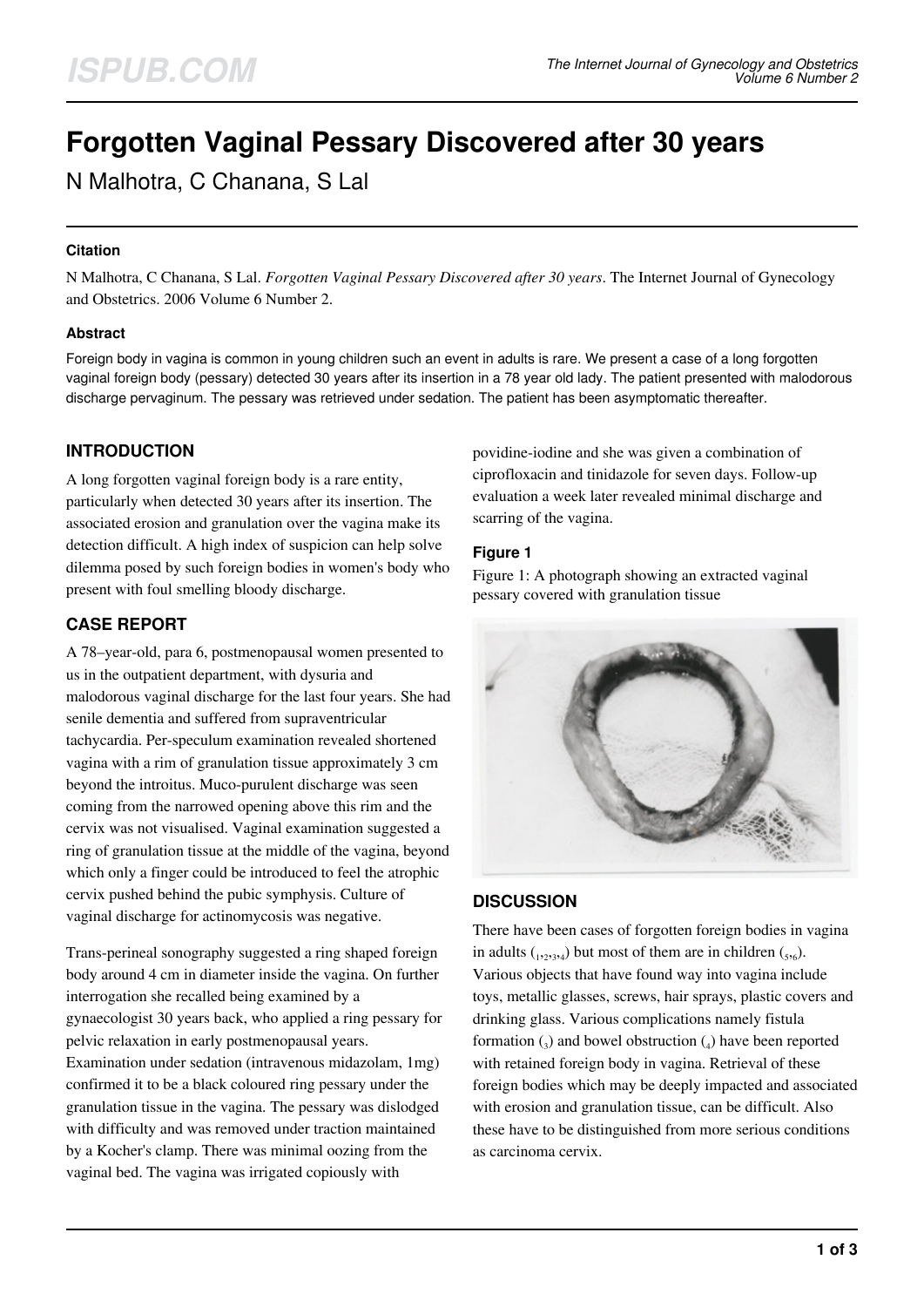This case draws attention to the fact that foul–smelling vaginal discharge in elderly women should arouse suspicion of a foreign body. Such women do not consult their physician for follow-up, either because they remain unaware of the presence of a foreign body in the vagina or have completely forgotten it, as in our case.

# **CORRESPONDENCE TO**

Dr Charu Chanana 91, Pocket B, Sukhdev Vihar, New Delhi, India-110025 Ph-+91-9810482629 email:charuchanana@rediffmail.com

### **References**

1. Malatyalioglu E, Alper T, Kokoo. An intravaginal foreign body of over 25 years' duration. Acta Obstet Gynecol Scand 1999: 78; 616-617.

2. Nwosu EC, Rao S, Igweike C, Hamed H. Foreign objects of long duration in the adult vagina. J Obstet Gynaecol. 2005  $Oct; 25(7): 737-9.$ 

3. Biswas A, Das HS. An unusual foreign body in the vagina producing vesicovaginal fistula .J Indian Med Assoc. 2002 Apr;100(4):257, 259.

4. Puneet, Khanna A, Khanna AK. Intravaginal foreign body--a rare cause of large bowel obstruction. J Indian Med Assoc. 2002 Nov;100(11):671

5. Stricker T, Navratil F, Sennhauser FH .Vaginal foreign bodies J Paediatr Child Health. 2004 Apr;40(4):205-7 6. Dahiya P, Agarwal U, Sangwan K, Chauhan M. Long retained intravaginal foreign body: a case report. Arch Gynecol Obstet2003 Oct; 268(4): 323-4. Epub 2002 Oct